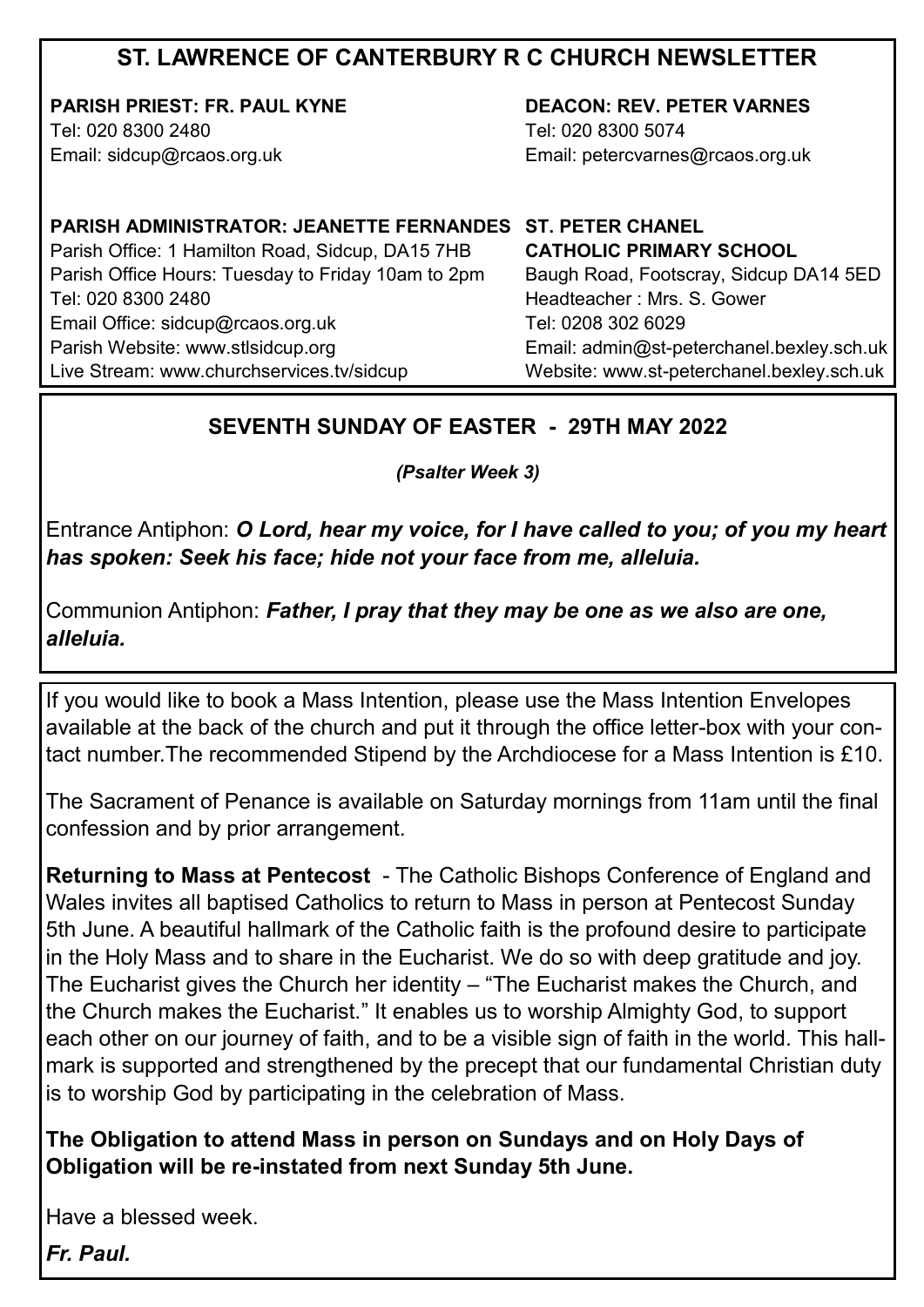# **WORLD COMMUNICATION SUNDAY - SECOND COLLECTION TODAY**

The Second Collection today supports the work of the Catholic Communications Network (CCN), the media office of the Bishops' Conference of England and Wales. The CCN provides support for the Bishops of England and Wales and the wider Church in promoting the Gospel through the media.

#### **PARENTS AND TODDLER GROUP - EXPRESSION OF INTEREST**

Following many baptisms in the parish over the past year the parish is considering starting up a Parents & toddlers group. The hall is currently available on Friday mornings should there be enough parents interested in starting a group. Please email [sidcup@rcaos.org.uk](mailto:sidcup@rcaos.org.uk) and write 'PARENTS & TODDLERS GROUP' in the subject line should you wish to volunteer to commence a group and we will get back to you.

#### **MASS SERVERS**

Would you like your children to serve Mass? Please let the parish know if you would like your children to be trained to serve a Saturday Evening or Sunday Morning Mass. Any child who has made their first Holy Communion is invited to serve Mass. Ideally we would like equal numbers of girls and boys. Please email [sidcup@rcaos.org.uk](mailto:sidcup@rcaos.org.uk) and write 'MASS SERVERS' in the subject line stating your child's name and the Mass at which they would be able to serve.

#### **FEAST OF CORPUS CHRISTI - SUNDAY 19TH JUNE 2022 10AM MASS**

All first Holy Communion children from this year's cohort are invited to once more wear their First Holy Communion attire and join in a procession before the 10am Mass. Please come to the hall by 9.45am.

#### **JOURNEY OF FAITH - 8TH JUNE, 7:30PM AT ST. LAWRENCE'S CHURCH**

An evening with music and poems by Petra Stoffel. During the evening performance, Petra takes you on an inspiring journey from darkness to light, from sadness to joy, and invites you to live your own life as fully and courageously as you can. Ticket £8, give £10 and donate £2 to Ukraine appeal. https://www.eventbrite.com/e/journey-of-faithtickets-336625304347.

#### **THANK YOU NOTE - JOHN WILSDON'S FAMILY**

The Wilsdon family would like to express their gratitude to the many people who, in letters and cards, shared with us their lovely memories of John, and also for the gifts of Masses to be said for him. We have been overwhelmed by the sentiments therein. Thank you all.

The 9:30am Mass on Thursday 16th June is replaced by the Funeral Mass at 10.00am.

### **DEATH NOTICES**

- 1. Please pray for the repose of the soul of Jamie Daniel who died on the 12<sup>th</sup> May 2022. He was a student at St Thomas More RC Comprehensive School. His funeral service took place this Saturday at Kemnal Park Crematorium.
- 2. Funeral Mass for Stanley James William Gooch RIP will take place on Thursday 16th June at 10:00am followed by cremation at Eltham Crematorium at 11:30am.

May their soul and the souls of all the faithful departed rest in peace. Amen.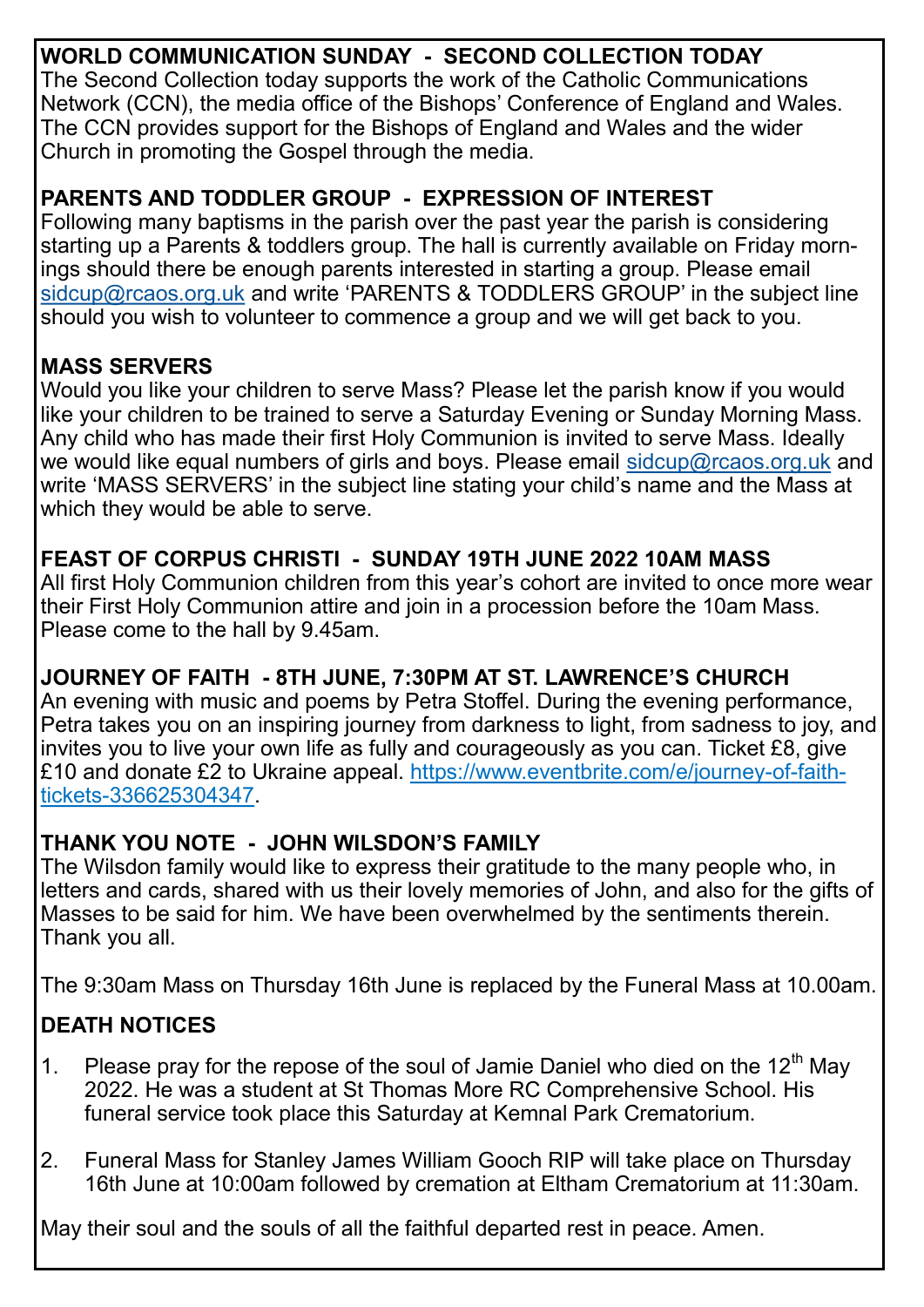**EXPOSITION OF THE BLESSED SACRAMENT - FRIDAYS 10AM - 12:00NOON** The Blessed Sacrament will be exposed on Fridays after the 9:30am Mass until 12:00noon. Everyone is encouraged to come and spend some time with our Lord.

### **MARIST WAY**

The next meeting of the Marist Way group will be on Saturday 4th June after the 9:30am Mass in the upper room of the hall. Come along all are welcome to attend.

## **MARIST DAY AT WALSINGHAM - 2ND JULY**

The coach will depart from St. Lawrence's at 8am sharp, return journey commences at 5pm. Cost of £35 payable in advance to Mary Kelly (020-8850 7566/07530 460009) or Christine Spencer (020-8300 4291/07769 620907).

### **SAINT CATHERINE'S GARDEN**

The small garden bed to the left of the church doors is called St. Catherine's Garden or the White Garden. It is in remembrance of babies who were still born or died very soon after birth, and has not been updated for some time. If any parishioner would like the name of any child in these circumstances to be added to this list please email the details to Deacon Peter on petercvarnes@rcaos.org.uk.

### **ALL NIGHT VIGIL - FIRST FRIDAY OF THE MONTH**

On Friday 3rd June at 10:00pm at St. Anselm's Church, 89 West Hill, Dartford, DA1 2HJ. The Vigil Mass starts at 10:00pm followed by Exposition of the Blessed Sacrament with devotions throughout the night and time for silent prayer. Benediction will be at 5:45am followed by Mass at 6:00am. All are welcome to come for an hour or more to adore our Lord. The church is open all night and has good parking facilities. Please see the poster on the notice board for more details.

#### **A DAY WITH MARY**

**Saturday 11th June -** 9:30am to 4:30pm at St. Anselm's Church, [89 West Hill,](https://www.bing.com/local?lid=YN1018x220192214&id=YN1018x220192214&q=Saint+Anselms+Catholic+Church&name=Saint+Anselms+Catholic+Church&cp=51.44670486450195%7e0.20554320514202118&ppois=51.44670486450195_0.20554320514202118_Saint+Anselms+Catholic+Church)  [Dartford DA1 2HJ.](https://www.bing.com/local?lid=YN1018x220192214&id=YN1018x220192214&q=Saint+Anselms+Catholic+Church&name=Saint+Anselms+Catholic+Church&cp=51.44670486450195%7e0.20554320514202118&ppois=51.44670486450195_0.20554320514202118_Saint+Anselms+Catholic+Church) See the notice board for details or visit www.adaywithmary.org.

### **ST. THOMAS MORE SUMMER FAIR - SATURDAY 18TH JUNE 1PM TO 4PM**

The Friends of St. Thomas RC Comprehensive School, Footscray Road will be running the Summer Fair. No charge for entrance, there will be lots of fun stalls, a Licensed Bar, BBQ, Grand Raffle, Live Music and lots more. All are welcome. All funds raised by FofSTM will be utilised to support/provide opportunities for all students at the school.

#### **MASS IN CELEBRATION OF THE SACRAMENT OF MARRIAGE - 9TH JULY AT ST. GEORGE'S CATHEDRAL**

If you are celebrating your  $1^{st}/10^{th}/25^{th}/40^{th}/50^{th}/60^{th}$  + wedding anniversary this year, please apply as soon as possible, **and no later than June 15**. Get in touch with us at [mflse@rcaos.org.uk](mailto:mflse@rcaos.org.uk) so you can receive an invitation from the Archbishop. Spaces are limited. Email us with your parish location, your names, address, the anniversary you are celebrating. Marriage & Family Life South East Team.

#### **CLOTHING, FOOD AND MEDICINE COLLECTION FOR UKRAINIAN REFUGEES**

St. John's Church, 13 Church Avenue, Sidcup DA14 6BU are collecting donations of clothing, medicines and non-perishable food to support the displaced Ukrainians. The collections take place in St. John's church Hall on Mondays 10am-1pm and in St. John's Church on Wednesdays 10am-1pm and on Sundays after mass 11.15-12noon.